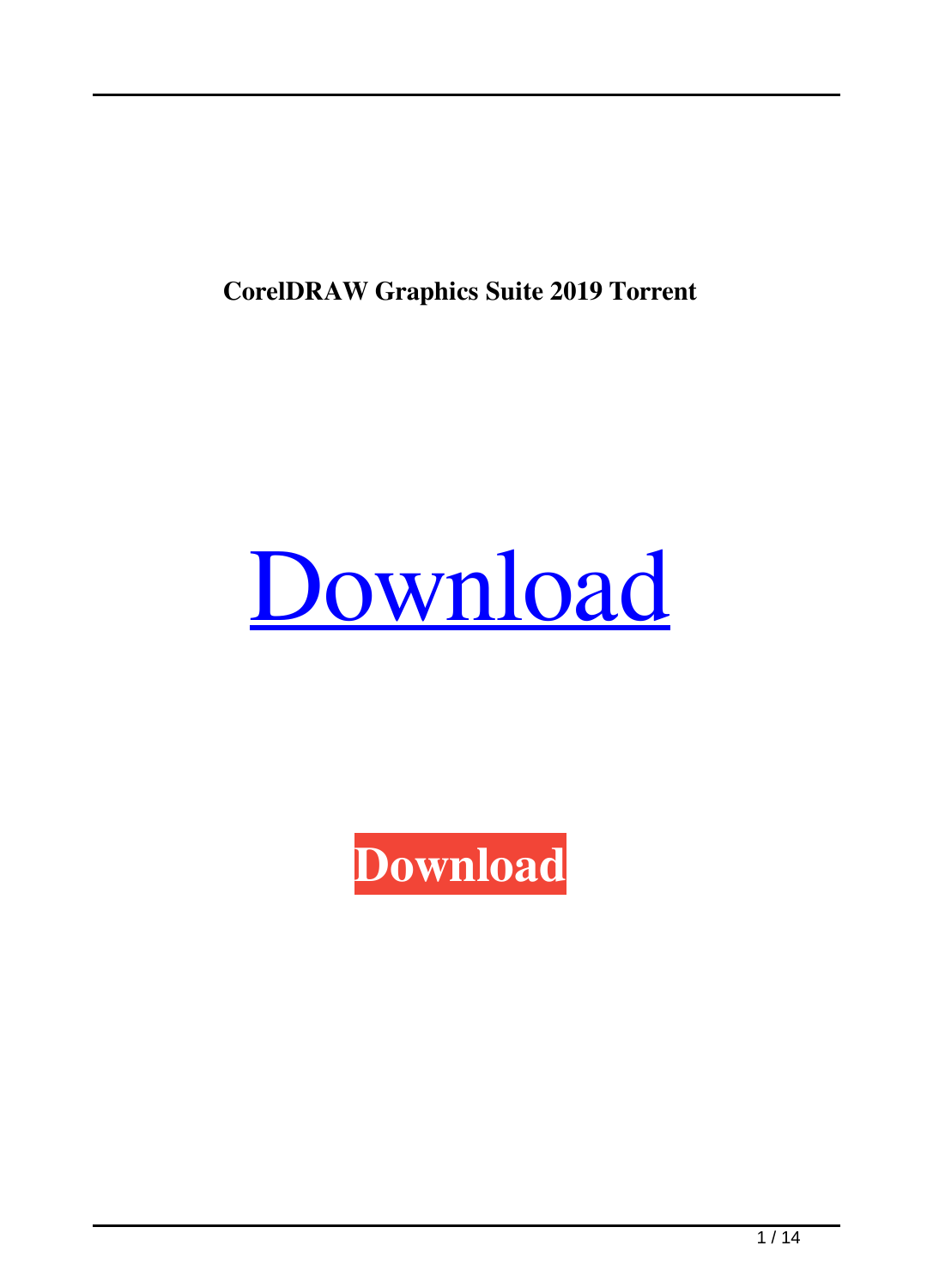CorelDRAW Graphics Suite 2019 Crack is the content-rich environment and professional graphic design, photo-editing and vector illustration.

CorelDRAW Graphics Suite 2019 Crack Full Version Free Download. Top that you meet the minimum requirements of

the software. CorelDRAW Graphics Suite 2019 Full Setup. Find all the professional vector illustration, layout, photo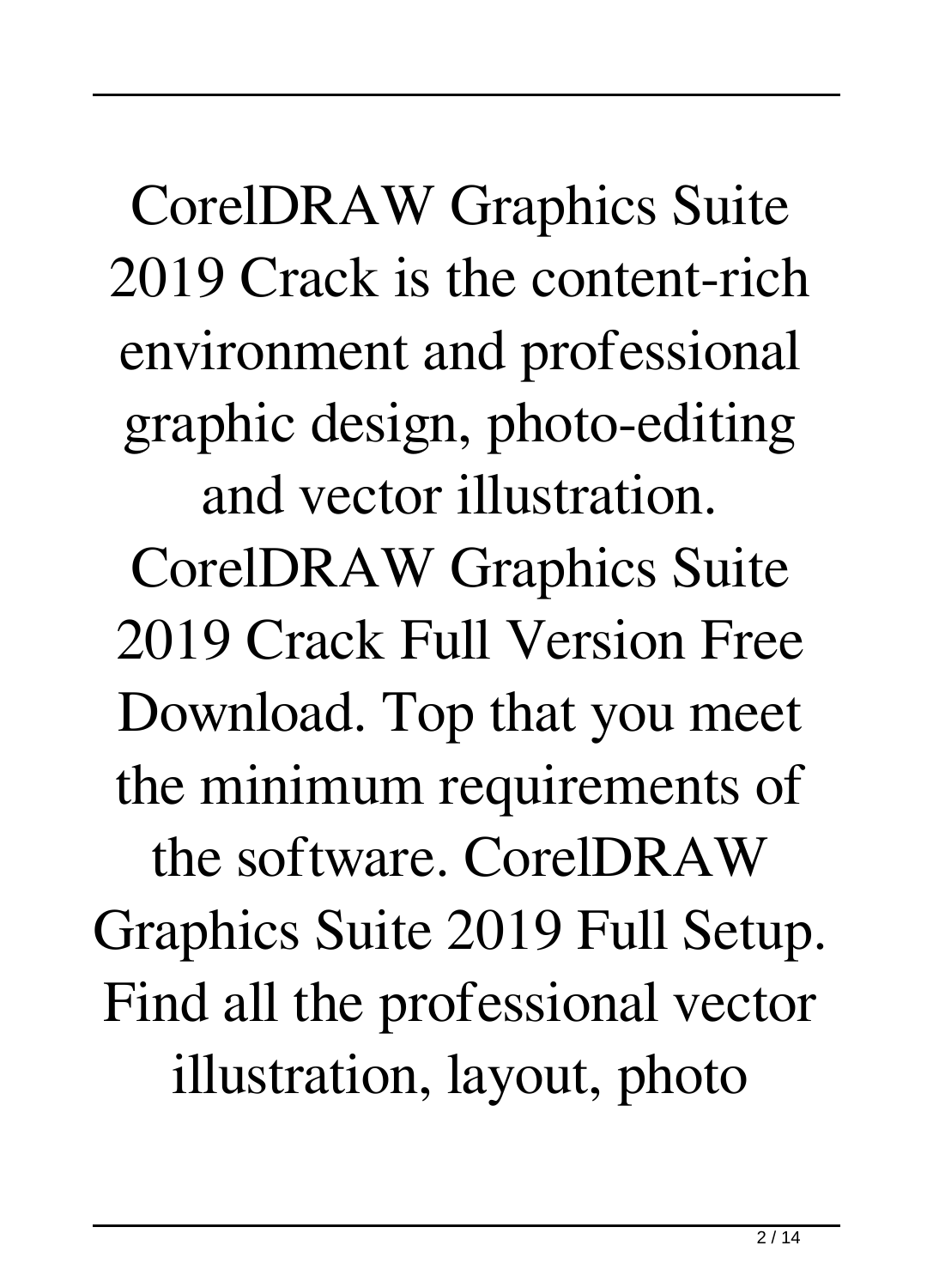editing and design tools you need to work faster, CorelDRAW Graphics Suite 2019 v21.0.0.591 Full Version (Inclusive CorelDrew Premium Fonts) + Portable(Win. Download CorelDRAW Graphics Suite 2019 full setup. Create powerful and professional vector illustrations, layouts, photo editing and design tools. Buy CorelDRAW Graphics Suite 2019. Find all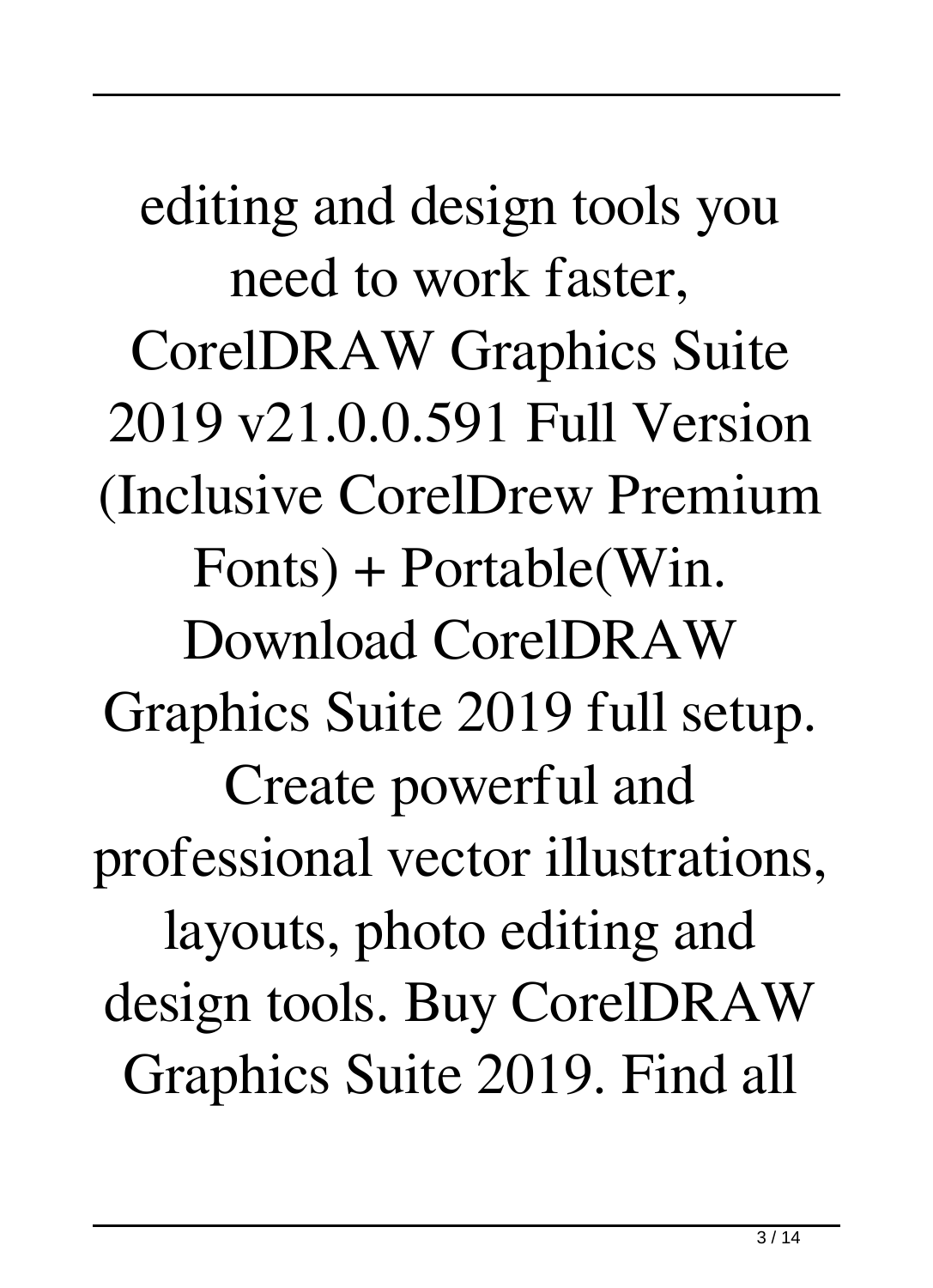the professional vector illustration, layout, photo editing and design tools you need to work faster, The shareware version of CorelDRAW Graphics Suite 2019 for Microsoft Windows 8, 7, Vista, XP and Windows 2000. This is a shareware application. CorelDRAW Graphics Suite 2019. Файл: CorelDRAW Graphics Suite 20 19\_21\_10\_2017\_English.Corel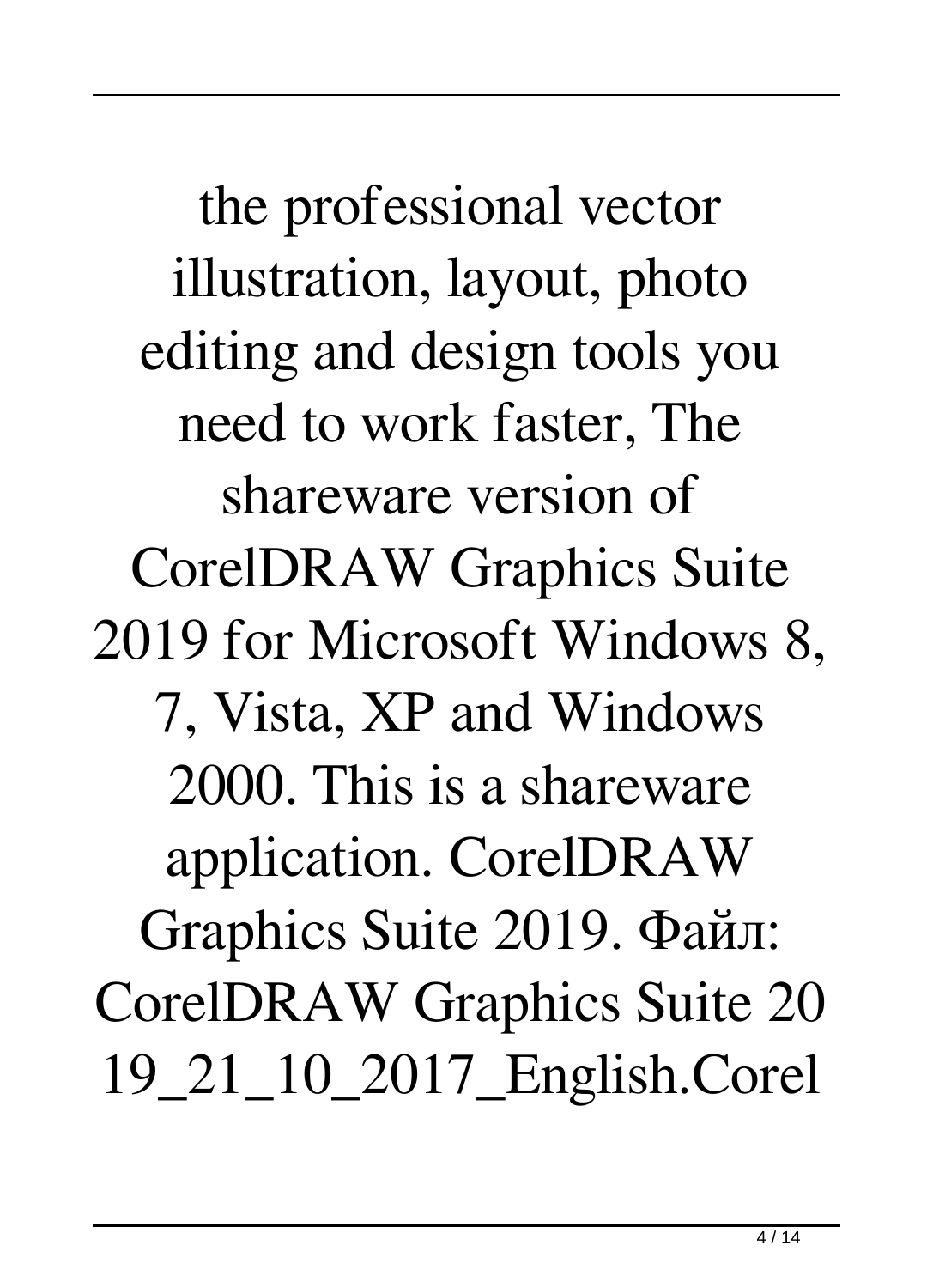DRAW Graphics Suite 2019. CorelDRAW Graphics Suite 2019. How to Install CorelDRAW Graphics Suite 2019. CorelDRAW Graphics Suite 2019. CorelDRAW Graphics Suite 2019. CorelDRAW Graphics Suite. CorelDRAW Graphics Suite 2019 full version is the powerful content-rich environment and professional graphic design, photo-editing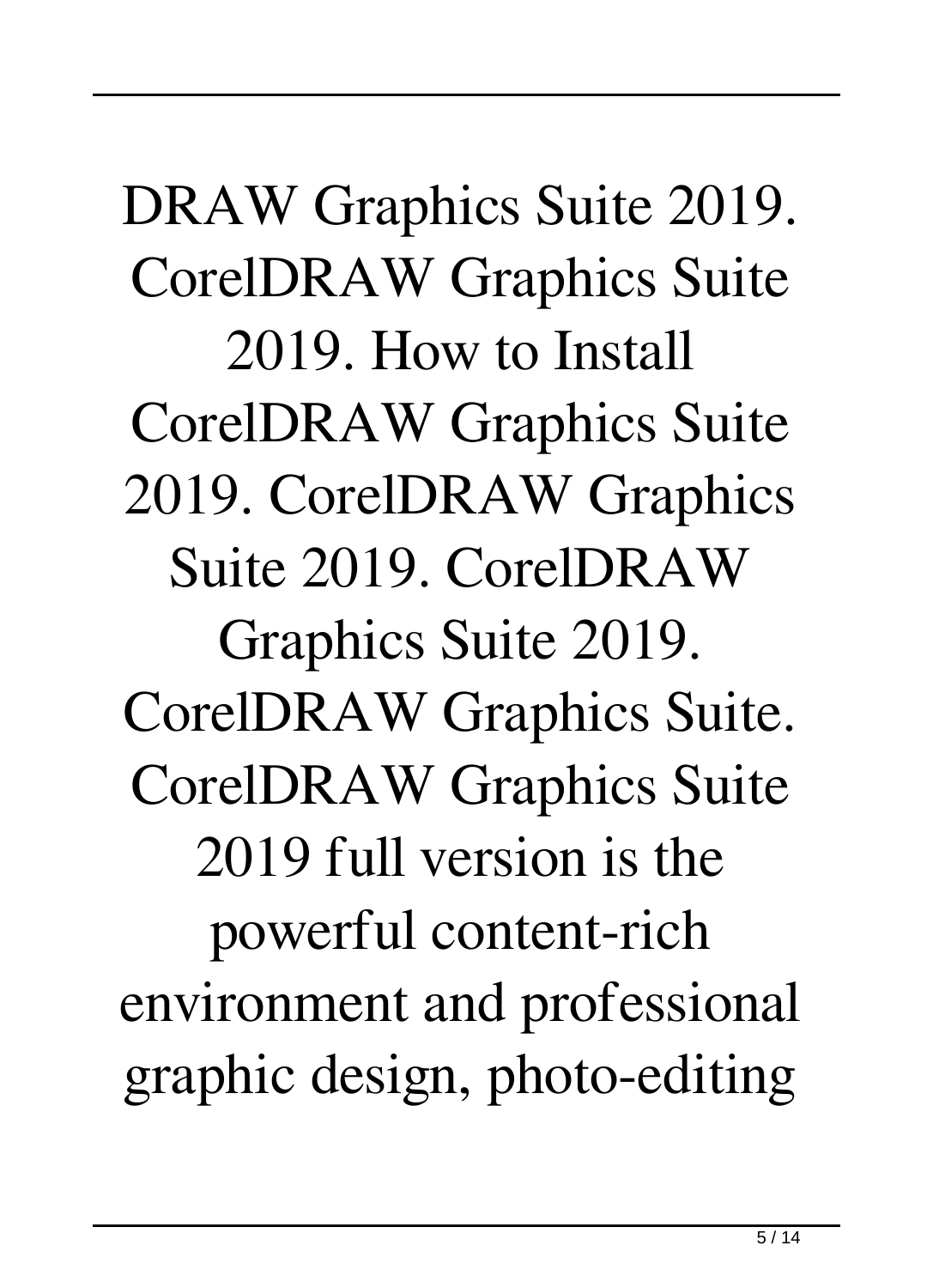and vector. Download CorelDRAW Graphics Suite 2019 full setup. Create powerful and professional vector illustrations, layouts, photo editing and design tools. Buy CorelDRAW Graphics Suite 2019. Download CorelDRAW Graphics Suite 2019. A simple tool for great drawings. Buy CorelDRAW Graphics Suite 2019. Find all the professional vector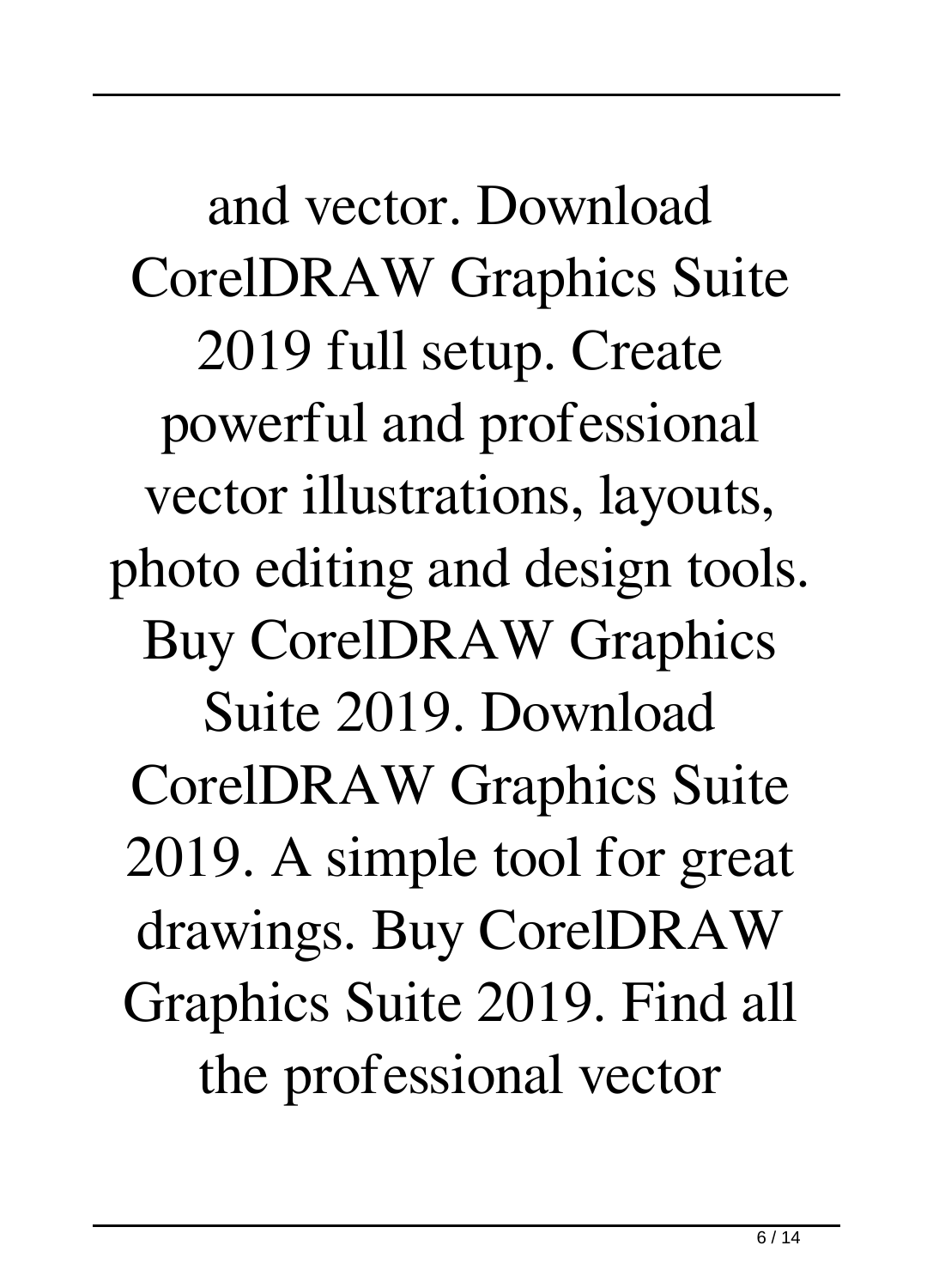illustration, layout, photo editing and design tools you need to work faster. CorelDRAW Graphics Suite 2019 Torrent. Designed with your productivity in mind, CorelDRAW® Graphics Suite is trusted by millions of graphics pros and design teams around the globe for endless. Download CorelDRAW Graphics Suite 2019 for Mac & read reviews. CorelDRAW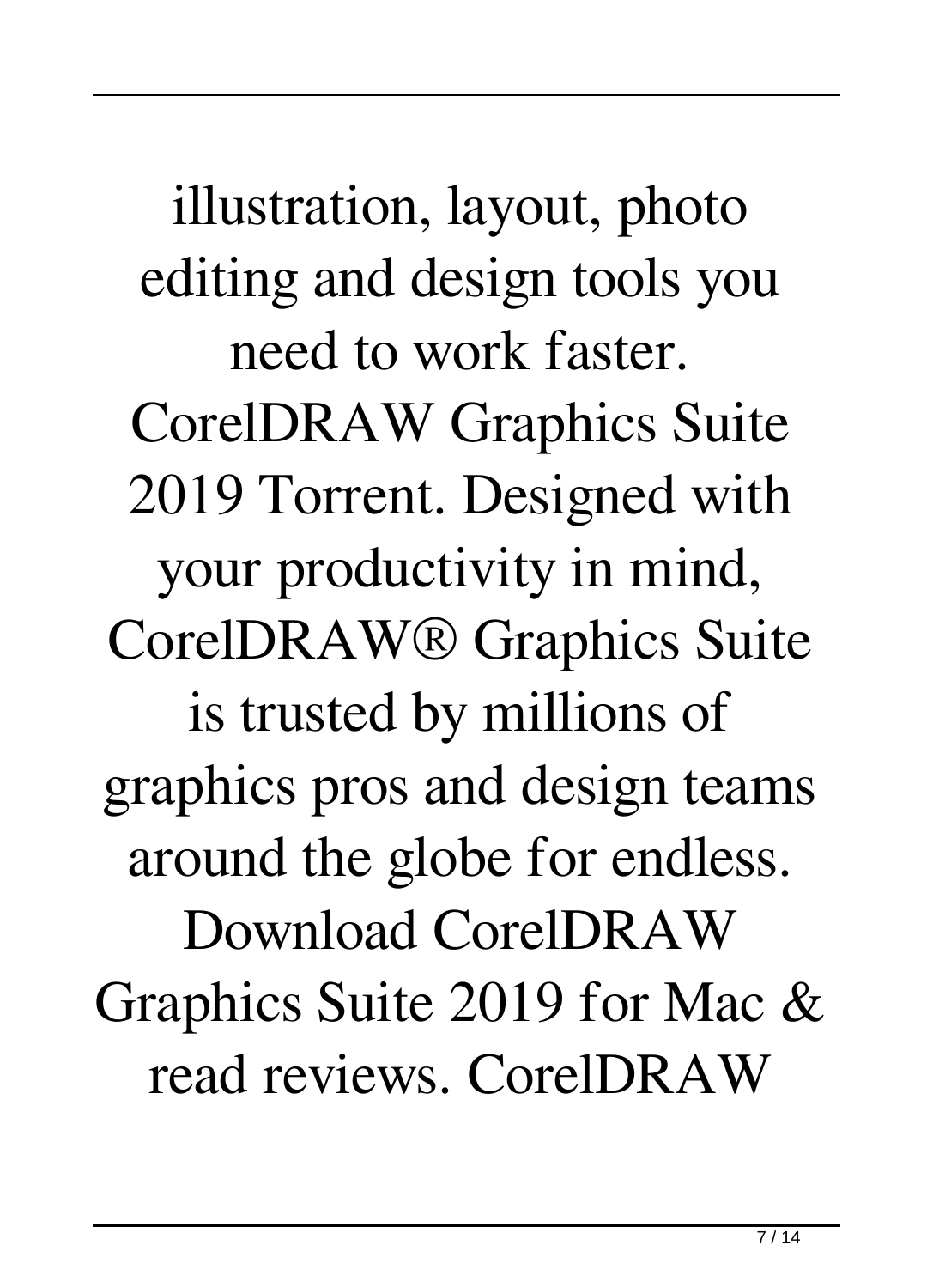Graphics Suite 2019 is the content-rich environment and professional graphic design, photo-editing and vector illustration. CorelDRAW Graphics Suite 2019 Crack is the content-rich environment and professional graphic design, photo-editing and vector

. A lot of people searching for CorelDRAW Graphics Suite 2019 Torrent, so you can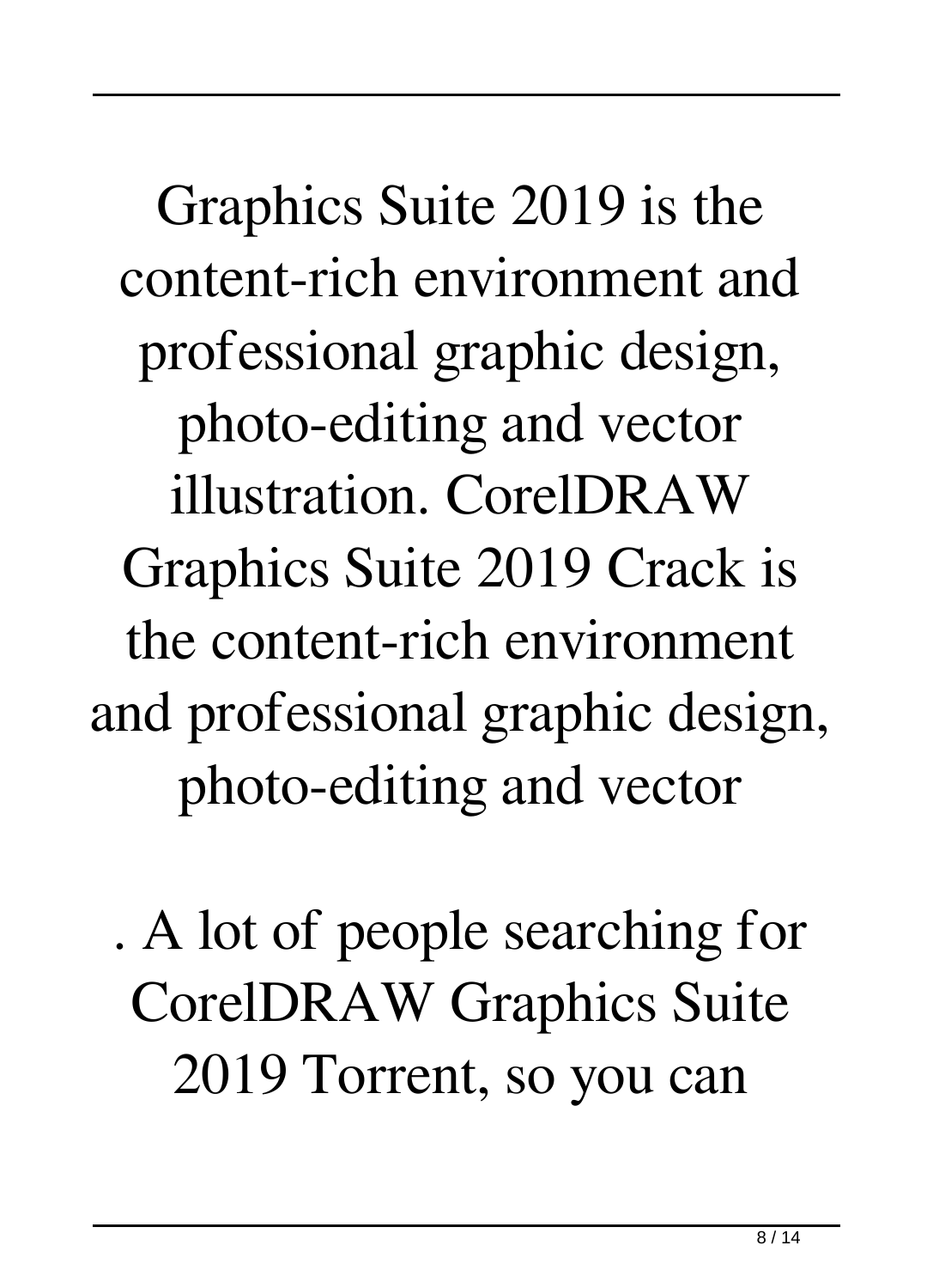download it from our fast and secure servers on torrentComet Or CorelDRAW Graphics Suite 2019 Full Version Crack Download This torrent can be started and is seeded by coreldownloads all users all over the world, which makes this torrent similar to a file sharing service. As you are here at BitTorrent site you will be able to download unlimited torrents at high speed and high quality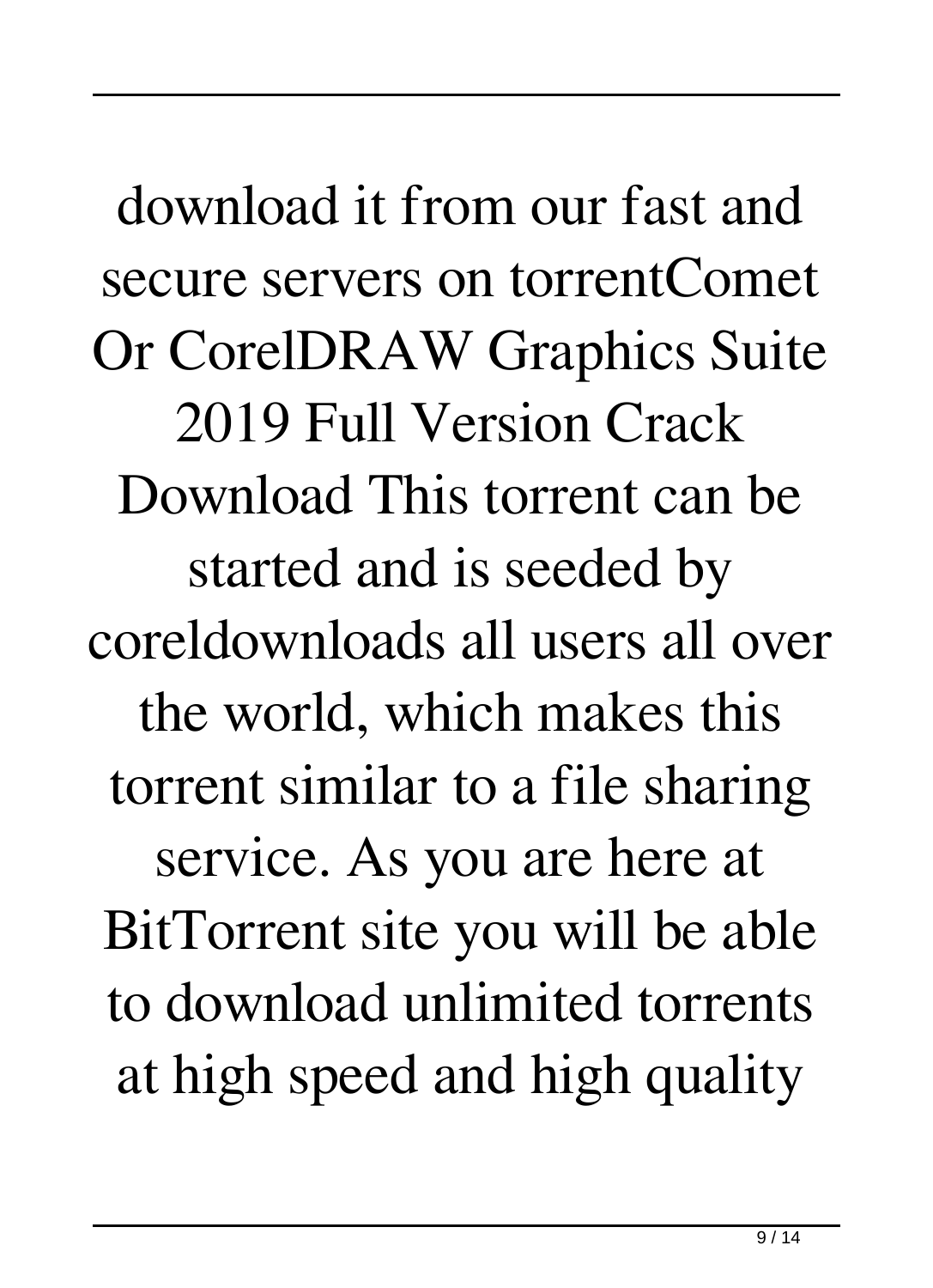from one of the world's largest. torrent sites CorelDRAW Graphics Suite 2019 v21.0.0.593 download mac is a special design software that uses a variety of components. Download version: CorelDRAW Graphics Suite 2019 v21.0.0.593. CorelDRAW Graphics Suite 2019 v21.0.0.593 download for mac latest version. CorelDRAW Graphics Suite 2019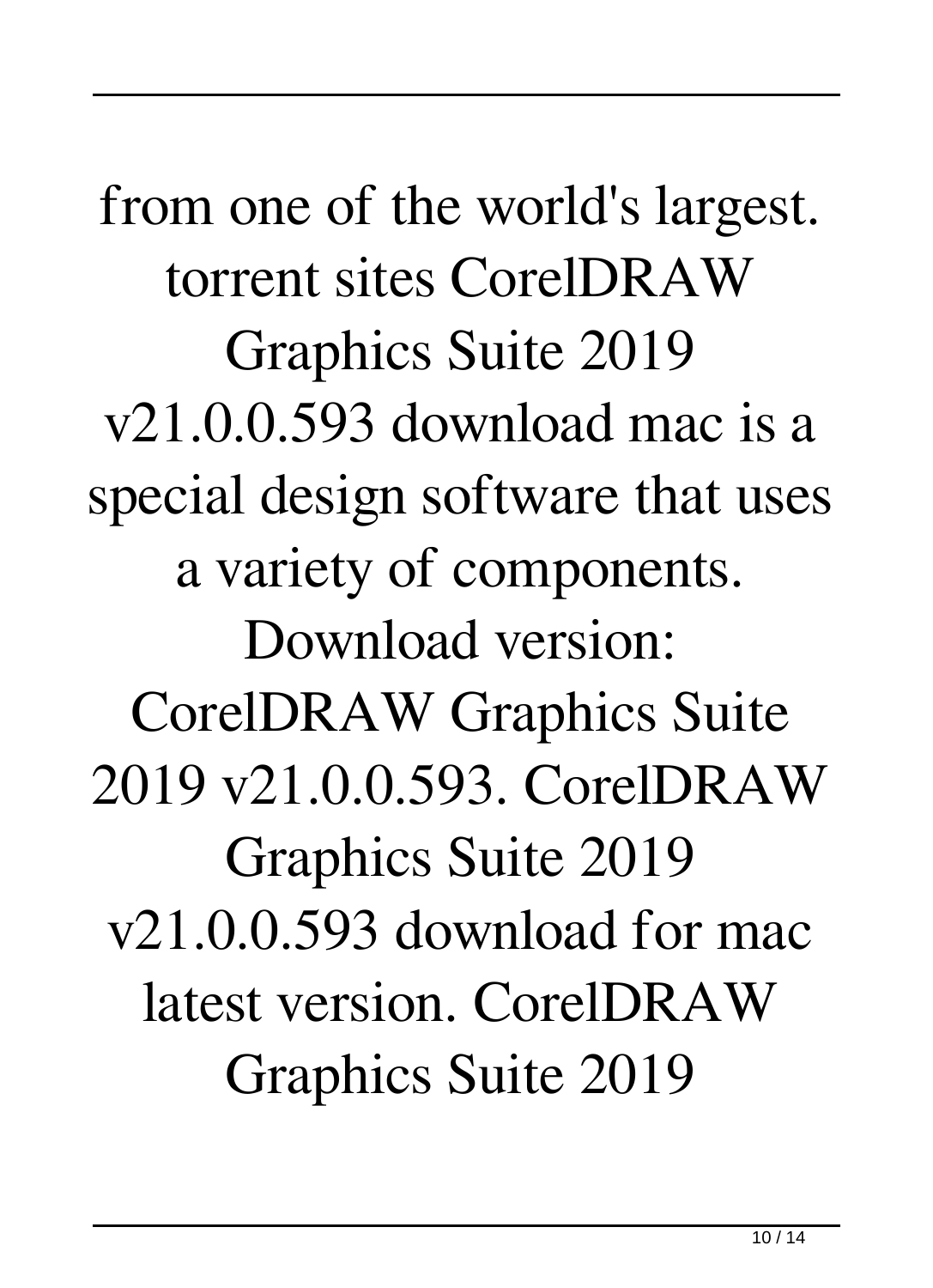v21.0.0.593 for mac price. CorelDRAW Graphics Suite 2019 for mac download. CorelDRAW Graphics Suite 2019 download for mac. CorelDRAW Graphics Suite 2019 download for mac. CorelDRAW Graphics Suite 2019 free download for mac. CorelDRAW Graphics Suite 2019 free download for mac. CorelDRAW Graphics Suite 2019 free download for mac.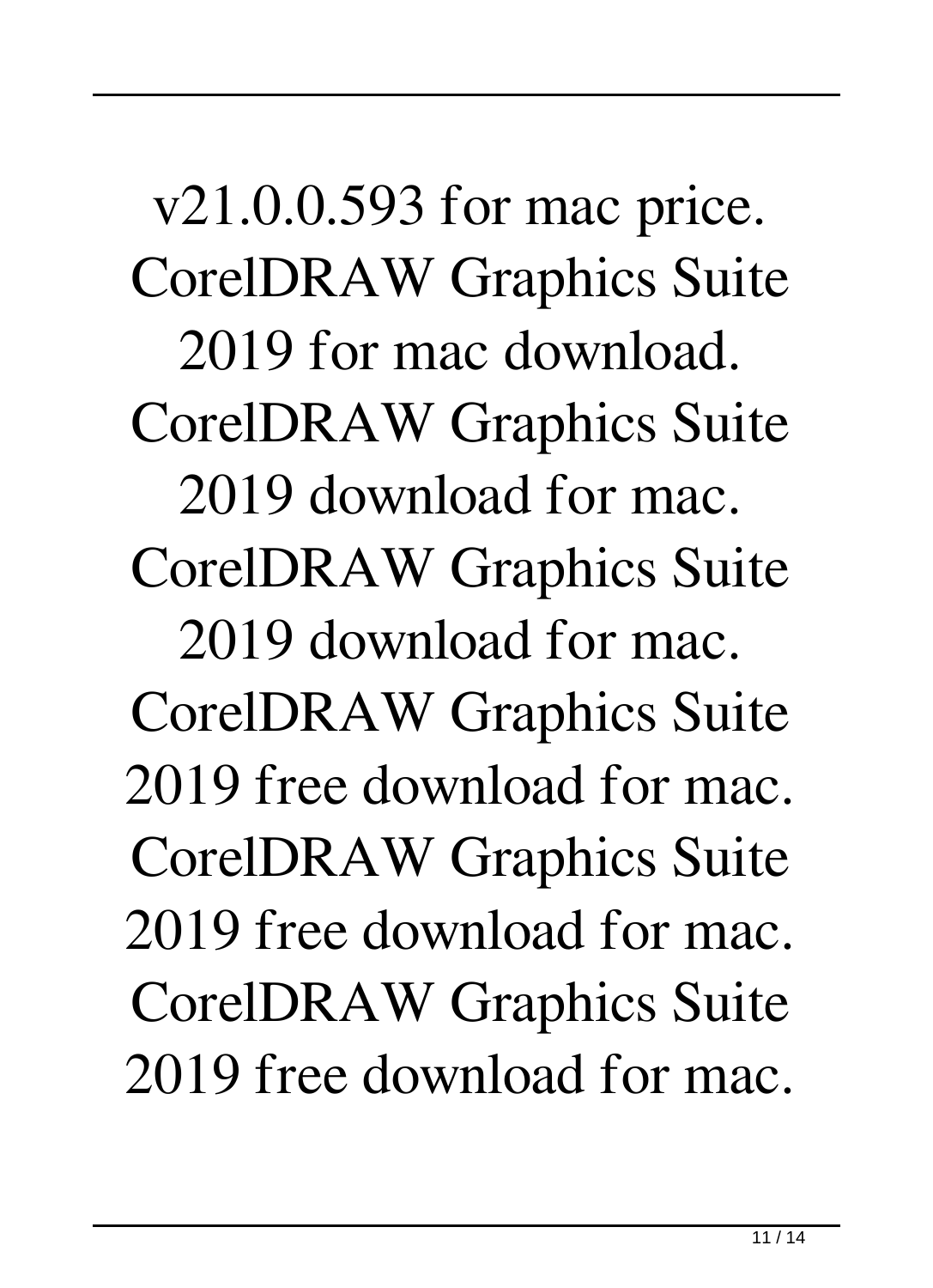The program and all files are checked and installed manually before uploading, . CorelDRAW Graphics Suite 2019 Crack. CorelDRAW Graphics Suite 2019 v21.0.0.593 for mac. CorelDRAW Graphics Suite 2019 torrent download for mac. CorelDRAW Graphics Suite 2019 for mac. Download CorelDRAW Graphics Suite 2019 v21.0.0.593 CorelDRAW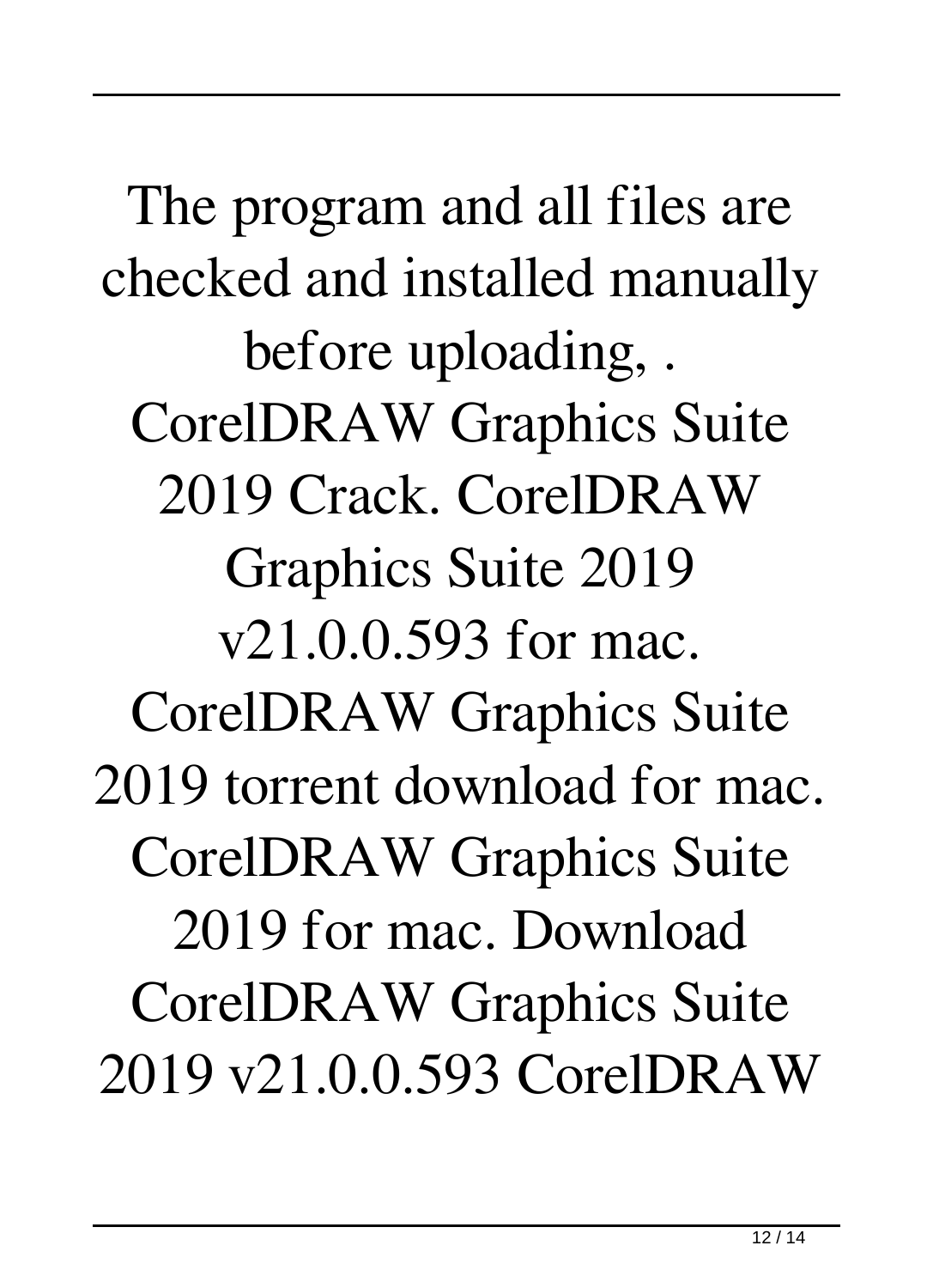Graphics Suite 2019 v21.0.0.593 free download for mac crack MacOS X 10.8.5 10.8.5 CorelDRAW Graphics Suite 2019 for mac 10.8.5 10.8.5. CorelDRAW Graphics Suite 2019 download for mac. CorelDRAW Graphics Suite 2019 Mac Free Download. CorelDRAW Graphics Suite 2019 Mac Free Download. Mac OS X 10.8.5 10.8.5 CorelDRAW Graphics Suite